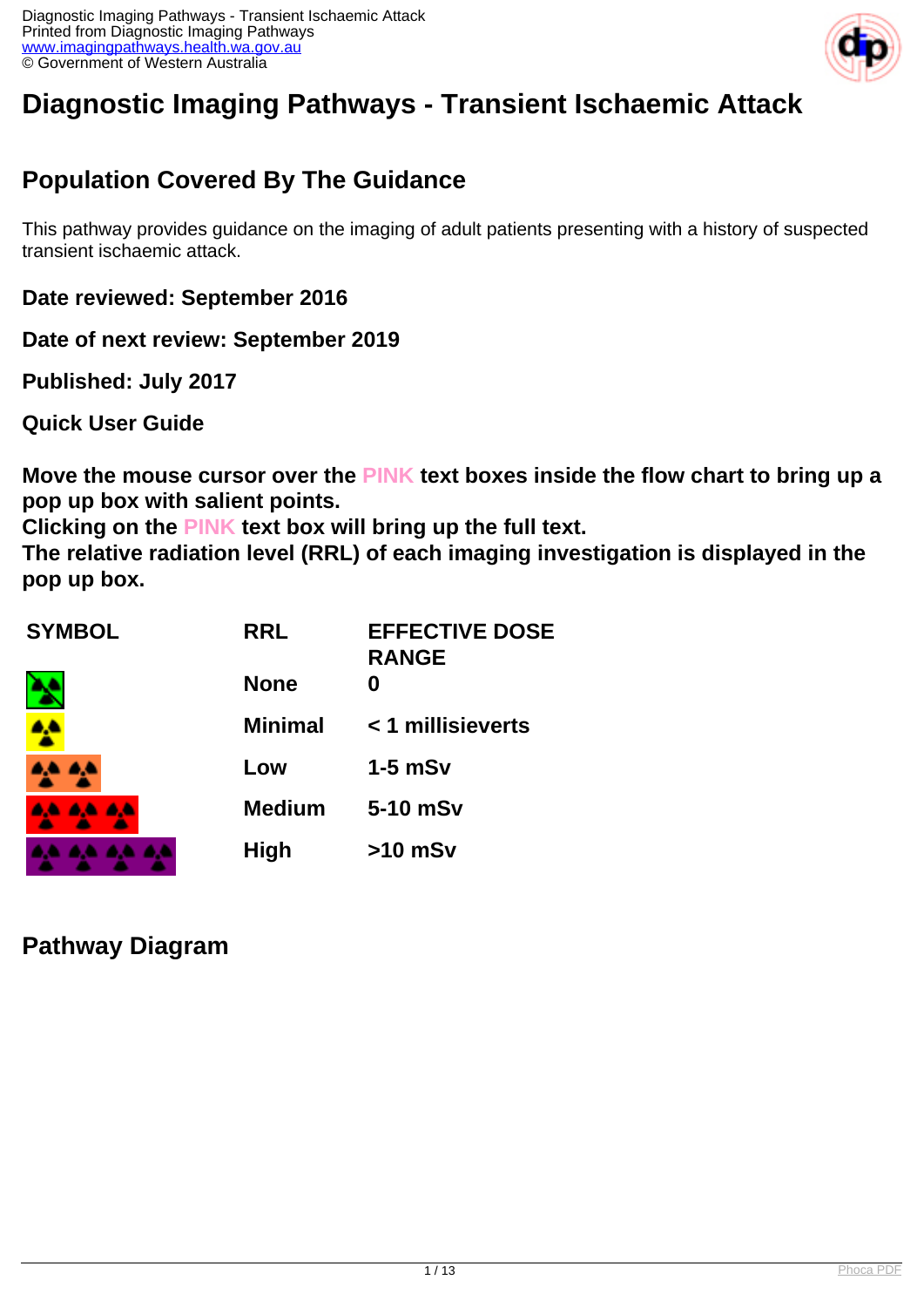Diagnostic Imaging Pathways - Transient Ischaemic Attack Printed from Diagnostic Imaging Pathways [www.imagingpathways.health.wa.gov.au](http://www.imagingpathways.health.wa.gov.au/) © Government of Western Australia





## **Image Gallery**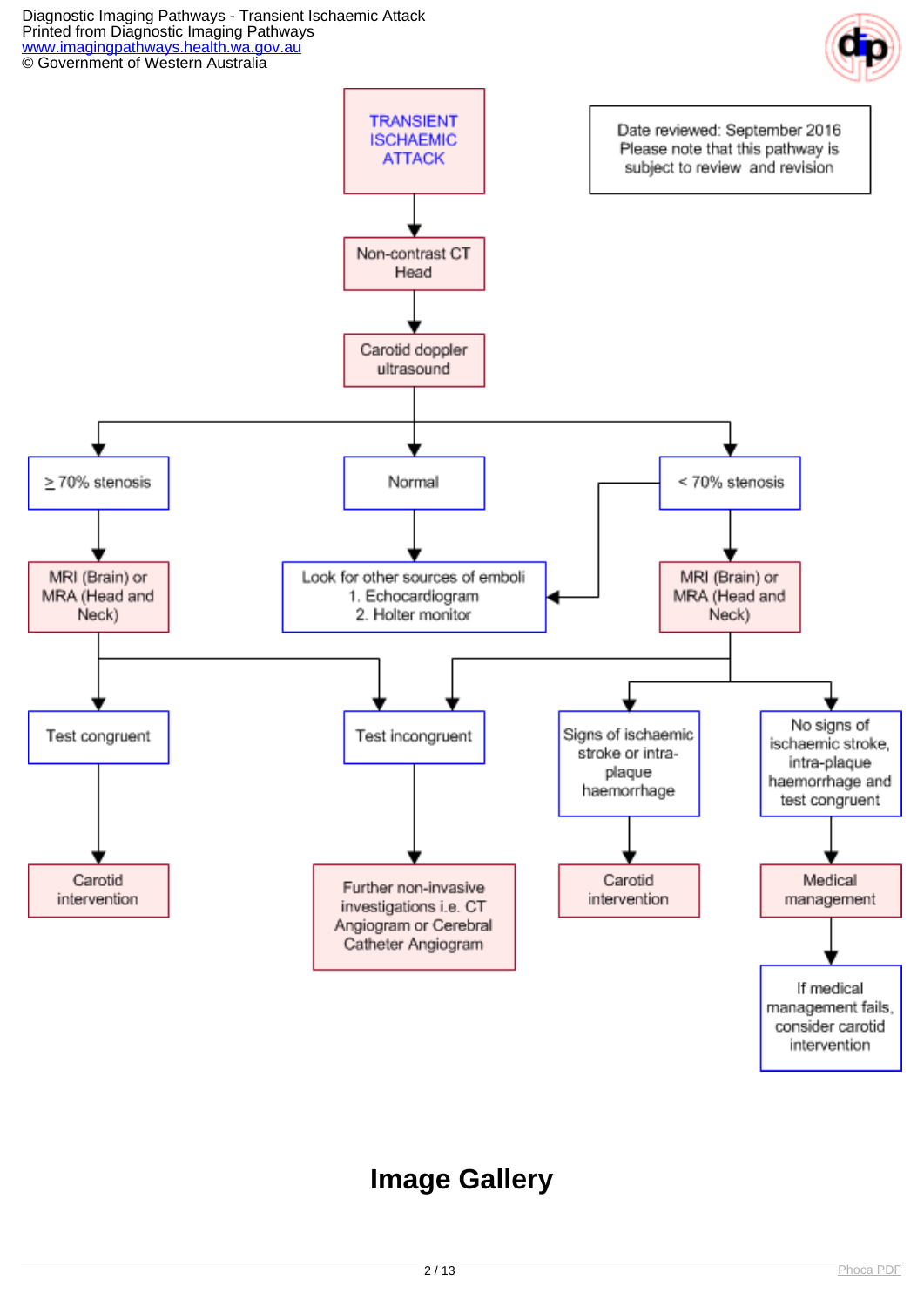

### **Note: These images open in a new page**







**1a Left Common and Internal Carotid Artery Stenosis**

**Image 1a and 1b (Carotid Doppler): Moderate amount of plaque at the origin of the left common carotid artery (arrow) extending into the internal carotid artery. Velocity measurements indicate stenosis in the order of 70%.**

**2 Left Middle Cerebral Artery Stenosis**

**Image 2 (MR Angiography): Narrowing of the left middle cerebral artery with reduced flow (arrow).**





**3a Left Internal Carotid Artery Stenosis**

**Image 3a and 3b (Digital Subtraction Angiography): Pre- and post-angioplasty views of a left internal carotid artery stenosis (arrows).**



## **Teaching Points**

- **Patients with TIA should preferably undergo neuroimaging evaluation within 24 hours of symptoms onset**
- **A non-contrast computed tomography (CT) is the initial imaging modality of choice in suspected TIA to identify haemorrhage, ischaemia or space occupying lesion**
- **Carotid Doppler ultrasound should be performed to assess for extracranial arterial stenosis or plaque**
- **If the carotid arteries are normal (i.e. no plaque) or had <70% stenosis, alternative sources of cerebral emboli should be considered**

**3b**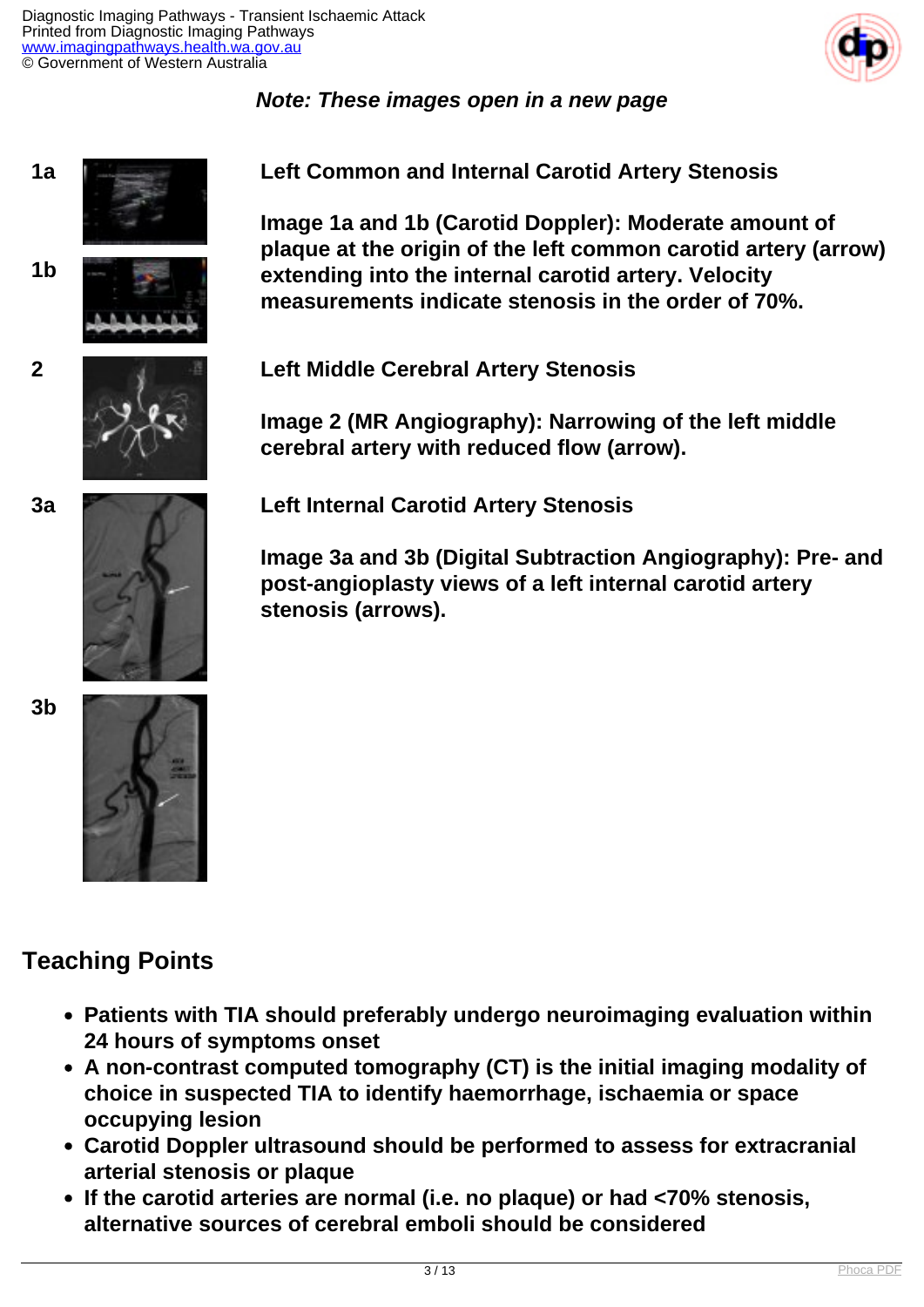

**(Echocardiogram/Holter)**

- **After carotid Doppler, Magnetic Resonance Imaging (MRI)-Brain and Magnetic Resonance Angiography (MRA)-Head and Neck should be considered to assess for ischaemic changes in brain parenchyma and carotid artery stenosis with plaque characteristics respectively**
- **If there is uncertainty as to the degree of carotid stenosis, further non-invasive imaging with CT Angiography is recommended. If two noninvasive tests are discordant, Cerebral Catheter Angiogram should be considered**
- **Treatment options include medical management, carotid endarterectomy or carotid angioplasty/stenting for athero-occlusive disease of the carotid artery**

## **Transient Ischaemic Attack (TIA)**

- **Approximately half of the early risk of stroke after a TIA occurs within the first 48hrs and therefore early diagnostic workup and treatment is mandatory.** [2, 3](index.php/imaging-pathways/neurological/transient-ischaemic-attacks?tab=References#2)  **The ABCD<sup>2</sup> tool has been suggested as a means of risk stratifying patients with TIA** [2](index.php/imaging-pathways/neurological/transient-ischaemic-attacks?tab=References#2)
	- **A Age ? 60 years (1 point)**
	- **B Blood pressure: systolic ? 140 or diastolic ? 90mmHg (1 point)**
	- **C Clinical features: unilateral weakness (2 points), speech impairment without weakness (1 point)**
	- **D Duration: ? 60mins (2 points) or 10-59 mins (1 point)**
	- **D Diabetes: Present (1 point)**

**Total Score >4 = high risk, ?4 = low risk**

**High risk patients should have imaging within 24 hours, be considered for admission or referral to a TIA clinic for urgent assessment and be treated as for an acute stroke. Low risk patients should have a head CT as soon as possible (within 48-72hrs) and should be referred to a general practitioner, private specialist or TIA clinic for ongoing assessment. Carotid duplex ultrasound is recommended for patients with carotid territory symptoms (eg, amaurosis fugax, dysphasia)** [1, 2, 4](index.php/imaging-pathways/neurological/transient-ischaemic-attacks?tab=References#1)

## **Computed Tomography (CT)**

- **A non-contrast CT is the initial imaging modality of choice in transient ischaemic attack**
- **CT Brain is useful to exclude conditions that could mimic TIA such as haemorrhage or brain tumour and should be carried out in all patients** [2](index.php/imaging-pathways/neurological/transient-ischaemic-attacks?tab=References#2)
- **May reveal an area of brain infarction appropriate to TIA symptoms in 15-30% of patients (which may influence subsequent management, especially the**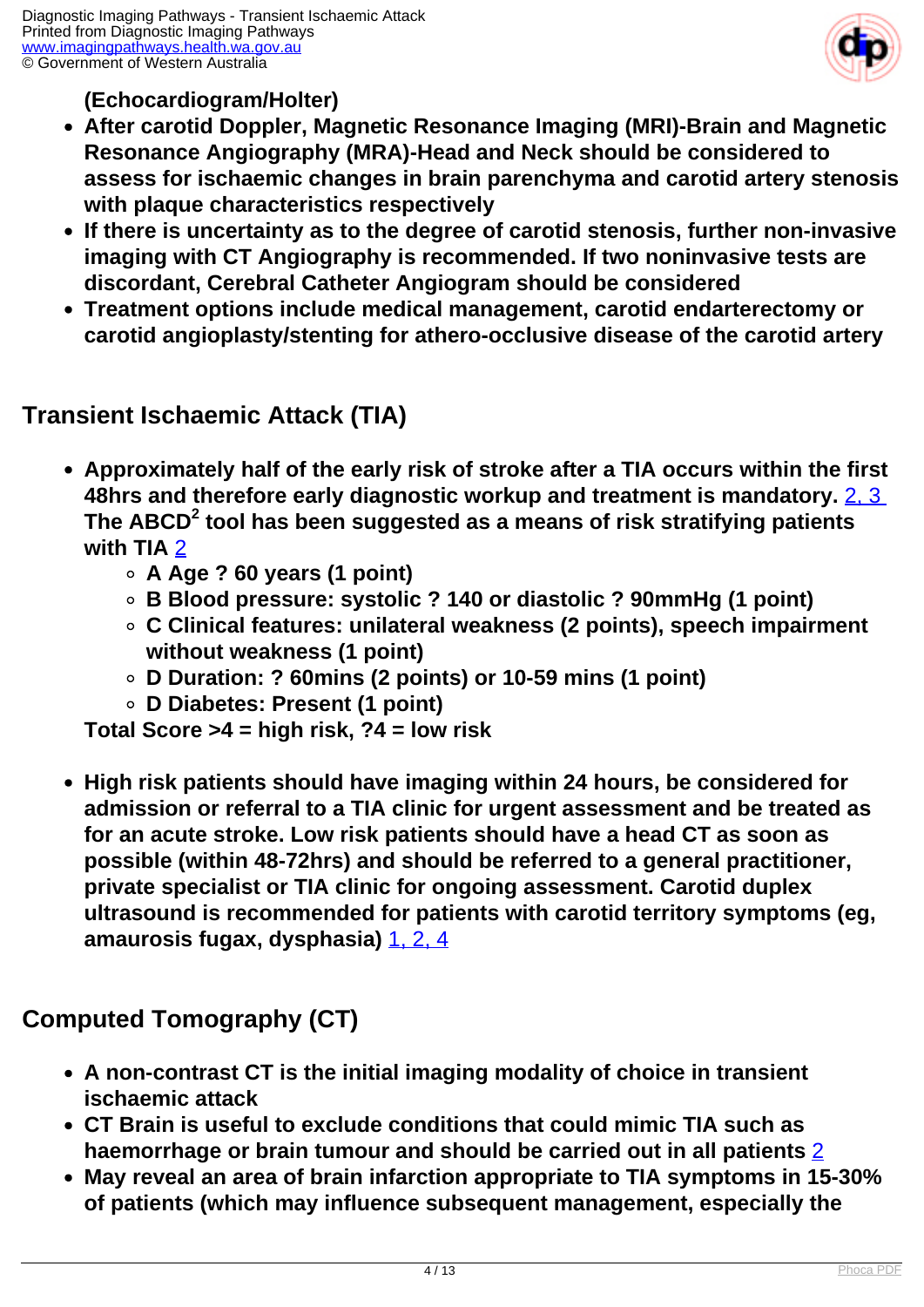

### **timing of an eventual carotid endarterectomy)** [5, 6](index.php/imaging-pathways/neurological/transient-ischaemic-attacks?tab=References#5)

- **CT has high specificity (1.00, 95% CI 0.94 1.00) and low sensitivity (0.39, 95% CI 0.16 – 0.69)** [7](index.php/imaging-pathways/neurological/transient-ischaemic-attacks?tab=References#7)
- **Advantages**
	- **Widely available and less expensive than MRI**
	- **Excellent sensitivity for detecting acute haemorrhage** [8](index.php/imaging-pathways/neurological/transient-ischaemic-attacks?tab=References#8)
- **Disadvantages**
	- **Less sensitive than DWI for the detection of acute ischaemia within first 12 hours** [7, 8](index.php/imaging-pathways/neurological/transient-ischaemic-attacks?tab=References#7)
	- **Ionizing radiation this may be of significance in younger patients**

## **Carotid Doppler Ultrasound (US)**

- **Recommended for all patients with carotid artery territory symptoms (e.g., amaurosis fugax, dysphasia) who would potentially be candidates for carotid re-vascularisation**
- **Screening modality of choice for the study of vessels involved in causing symptoms of transient ischaemic attacks** [9,10](index.php/imaging-pathways/neurological/transient-ischaemic-attacks?tab=References#9)
- **~87% sensitivity and ~75% specificity in identifying severe internal carotid artery stenosis** [10, 11](index.php/imaging-pathways/neurological/transient-ischaemic-attacks?tab=References#10)
- **In some centres, Doppler ultrasonography is viewed as a screening test and patients with > 50% stenosis in the ipsilateral carotid artery with symptomatic disease are referred for further imaging in the form of MRA or CTA**
- **Advantages: non-invasive, relatively inexpensive and widely available**
- **Disadvantages**
	- **More "operator dependant" compared to other imaging modalities**
	- **Difficult to distinguish between 'trickle flow' seen in severe stenosis, and complete occlusion**

## **Magnetic Resonance Imaging (MRI)**

- **MRI involves static magnetic field and non-ionizing radiation to acquire diagnostic images**
- **MRI is ideal for soft tissue imaging like Brain and Spine**
- **Advantages:**
	- **Does not involve ionising radiation**
	- **Superior soft tissue contrast and hence better yield than CT**
- **Disadvantages:**
	- **Limited availability**
	- **Longer acquisition time**
	- **Not suitable for patients with metal implants or foreign body**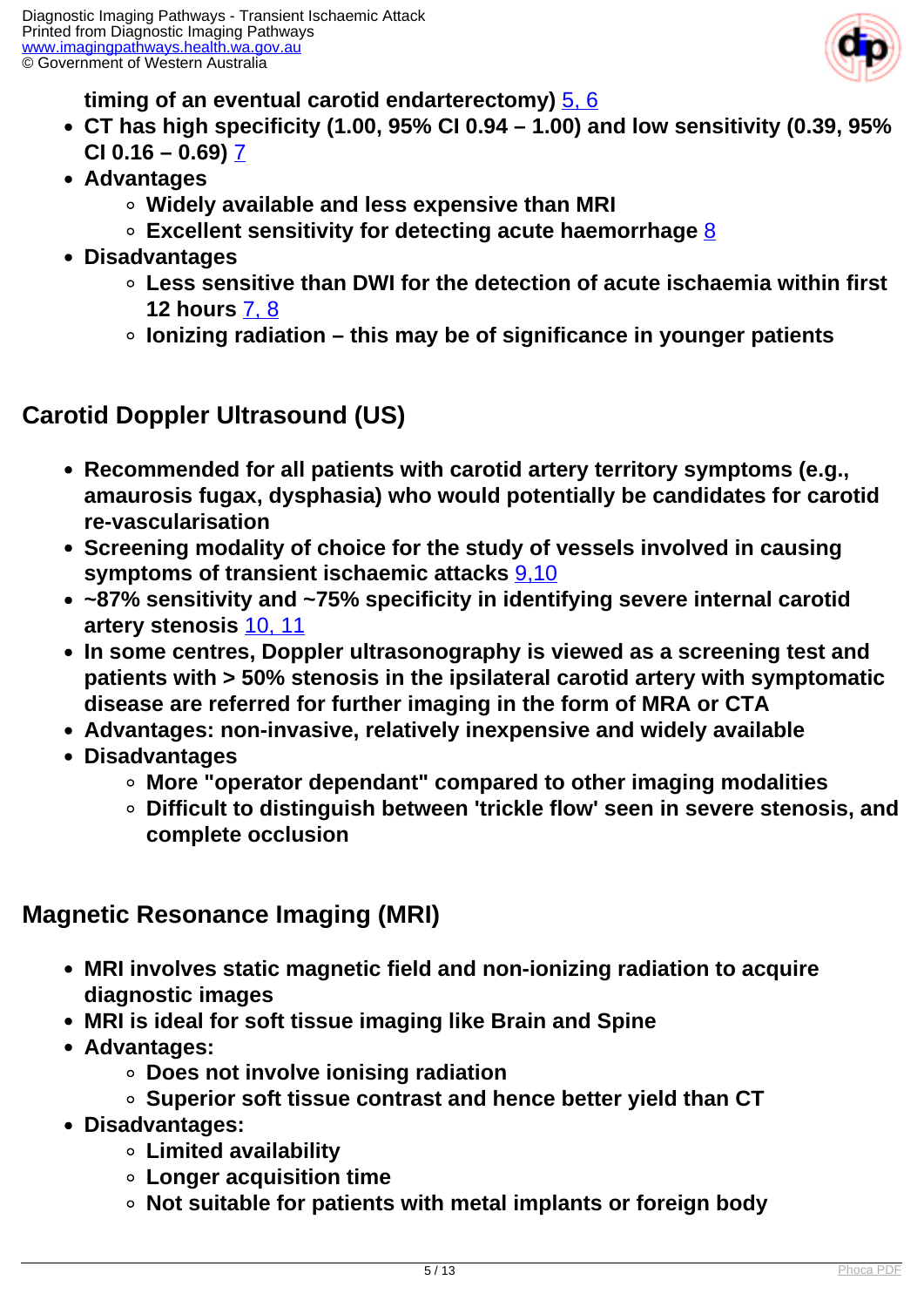

## **Magnetic Resonance Angiography (MRA)**

- **Traditional non-enhanced MRA (Time of Flight MRA) is a non-invasive procedure utilising flow-related enhancement. Contrast-enhanced MRA (CE MRA) is a relatively new form of imaging involving a time-optimised bolus of gadolinium-based intravenous contrast to define the vasculature** [12, 13](index.php/imaging-pathways/neurological/transient-ischaemic-attacks?tab=References#12)
- **The sensitivity and specificity for MRA in the detection of intracranial artery stenosis and occlusions has varied between 85%-100% and 91%-97% respectively in comparison to digital subtraction angiography** [14-16](index.php/imaging-pathways/neurological/transient-ischaemic-attacks?tab=References#14)
- **Some studies** [17](index.php/imaging-pathways/neurological/transient-ischaemic-attacks?tab=References#17) **suggest that a higher agreement rate exists between Carotid Doppler ultrasound + MRA rather than between Carotid Doppler ultrasound + CTA and a recently published meta-analysis indicates MRA as the most accurate test for the identification of critical (>70%) stenosis in both symptomatic and asymptomatic subjects** [18](index.php/imaging-pathways/neurological/transient-ischaemic-attacks?tab=References#18)
- **A strategy using combination of carotid Doppler ultrasound and MRA, reserving Digital Subtraction Angiography (DSA) for incongruent results, has been found to maximise quality adjusted life expectancy, and was cost effective alternative to using DSA alone** [9](index.php/imaging-pathways/neurological/transient-ischaemic-attacks?tab=References#9)
- **More recent studies support the use of contrast enhanced MRA as a diagnostic alternative to DSA in the preoperative evaluation of patients prior to carotid endarterectomy** [19, 20](index.php/imaging-pathways/neurological/transient-ischaemic-attacks?tab=References#19)
- **Advantages**
	- **non-invasive**
	- **relatively less expensive and safer than catheter cerebral angiography**
- **Limitations:** [21](index.php/imaging-pathways/neurological/transient-ischaemic-attacks?tab=References#21)
	- **MR scanners are not widely available**
	- **Overestimates the degree of arterial stenosis especially in high grade narrowing**
	- **Difficulties in depiction of distal and small vessels which is exacerbated in older patients**
	- **Limited sensitivity for the detection of small cerebral aneurysms (**
	- **Carotid atheromatous ulceration is not reliably visualised**

## **Carotid Intervention** [22, 23](index.php/imaging-pathways/neurological/transient-ischaemic-attacks?tab=References#22)

- **Three major randomized trials have demonstrated the superiority of Carotid Endarterectomy plus medical therapy over medical therapy alone for symptomatic patients with a high-grade (>70% angiographic stenosis) atherosclerotic carotid stenosis** [24-26](index.php/imaging-pathways/neurological/transient-ischaemic-attacks?tab=References#24)
- **For patients with a TIA or ischaemic stroke within past 6 months and ipsilateral severe (>70% stenosis) carotid artery stenosis as documented by non-invasive imaging, Carotid Endarterectomy (CEA) or Carotid Artery**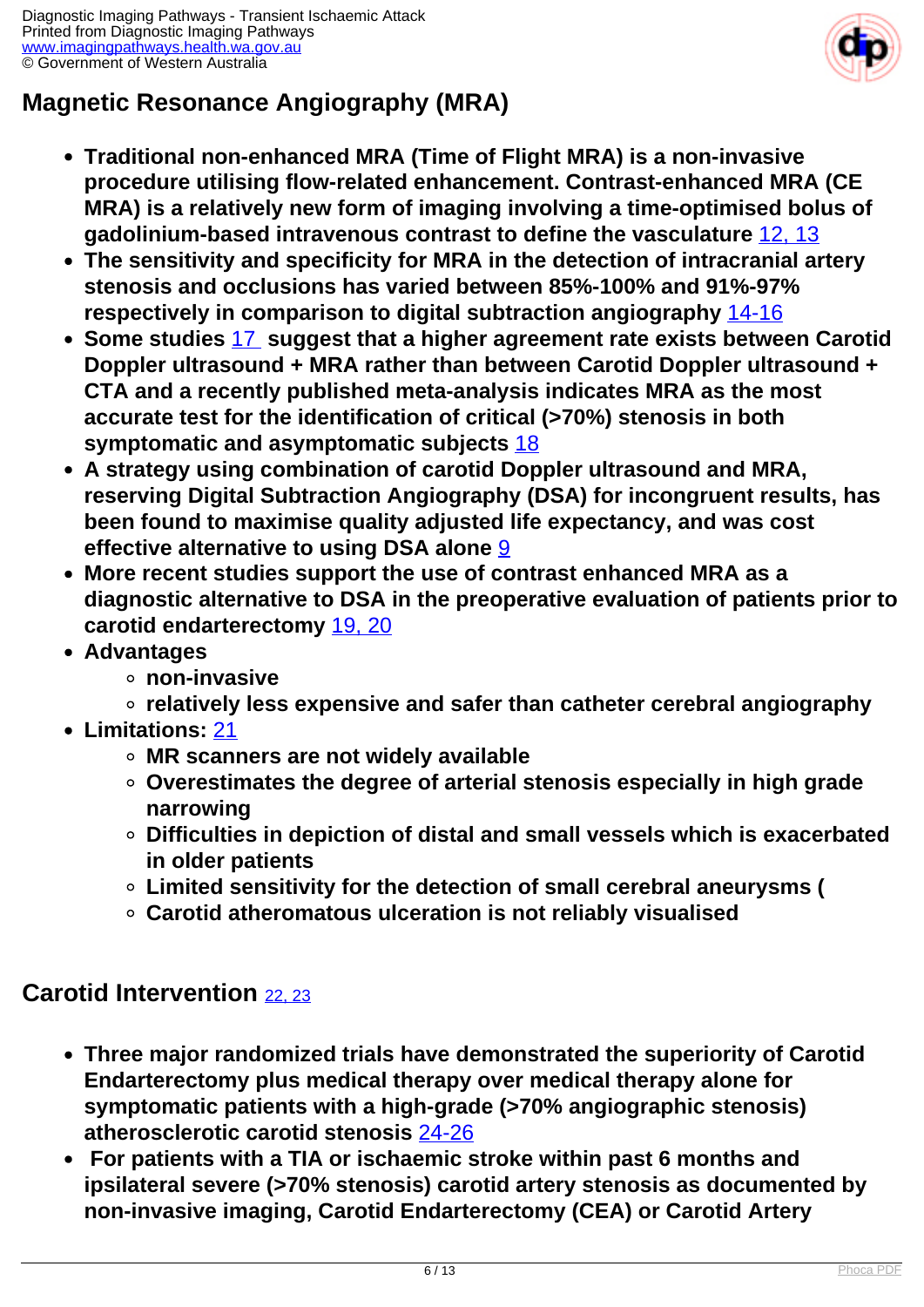

### **Stenting (CAS) is recommended if peri-operative morbidity and mortality risk is estimated to be**

## **Catheter Cerebral Angiogram**

- **Digital Subtraction Angiography, the most widely used method of conventional catheter-based angiography, remains the gold standard for evaluating the cerebral vessels with regard to determining the degree of arterial stenosis and the presence of dissection, vasculopathy, vasculitis or occult lesion such as vascular malformation** [38](index.php/imaging-pathways/neurological/transient-ischaemic-attacks?tab=References#38)
- **Rarely performed in acute setting due to availability of non-invasive modalities such as CTA and MRA**
- **Involves risk of stroke (0.14 to 1 percent) and TIA (0.4 to 3 percent)** [39, 40](index.php/imaging-pathways/neurological/transient-ischaemic-attacks?tab=References#39)

## **References**

**Date of literature search: May 2016**

**References are graded from Level I to V according to the Oxford Centre for Evidence-Based Medicine, Levels of Evidence.** [Download the document](http://www.cebm.net/wp-content/uploads/2014/06/CEBM-Levels-of-Evidence-2.1.pdf)

- 1. **Easton JD, Saver JL, Albers GW, Alberts MJ, Chaturvedi S, Feldmann E, et al. Definition and evaluation of transient ischemic attack: a scientific statement for healthcare professionals from the American Heart Association/American Stroke Association Stroke Council; Council on Cardiovascular Surgery and Anesthesia; Council on Cardiovascular Radiology and Intervention; Council on Cardiovascular Nursing; and the Interdisciplinary Council on Peripheral Vascular Disease. The American Academy of Neurology affirms the value of this statement as an educational tool for neurologists. Stroke; a journal of cerebral circulation. 2009;40(6):2276-93. (Guidelines).** [View the reference](https://www.ncbi.nlm.nih.gov/pubmed/19423857 )
- 2. **Silvestri GA, Gonzalez AV, Jantz MA, Margolis ML, Gould MK, Tanoue LT, et al. Methods for staging non-small cell lung cancer: Diagnosis and management of lung cancer, 3rd ed: American College of Chest Physicians evidence-based clinical practice guidelines. Chest. 2013;143(5 Suppl):e211S-50S. (Guidelines).** [View the reference](https://www.ncbi.nlm.nih.gov/pubmed/26002237 )
- 3. **Johnston SC, Rothwell PM, Nguyen-Huynh MN, Giles MF, Elkins JS, Bernstein AL, et al. Validation and refinement of scores to predict very early stroke risk after transient ischaemic attack. Lancet (London, England). 2007;369(9558):283-92. (Level II Evidence).** [View the reference](https://www.ncbi.nlm.nih.gov/pubmed/17258668 )
- 4. **National Institute of Clinical Studies. Emergency department stroke and transient ischaemic attack care bundle - Information and implementation**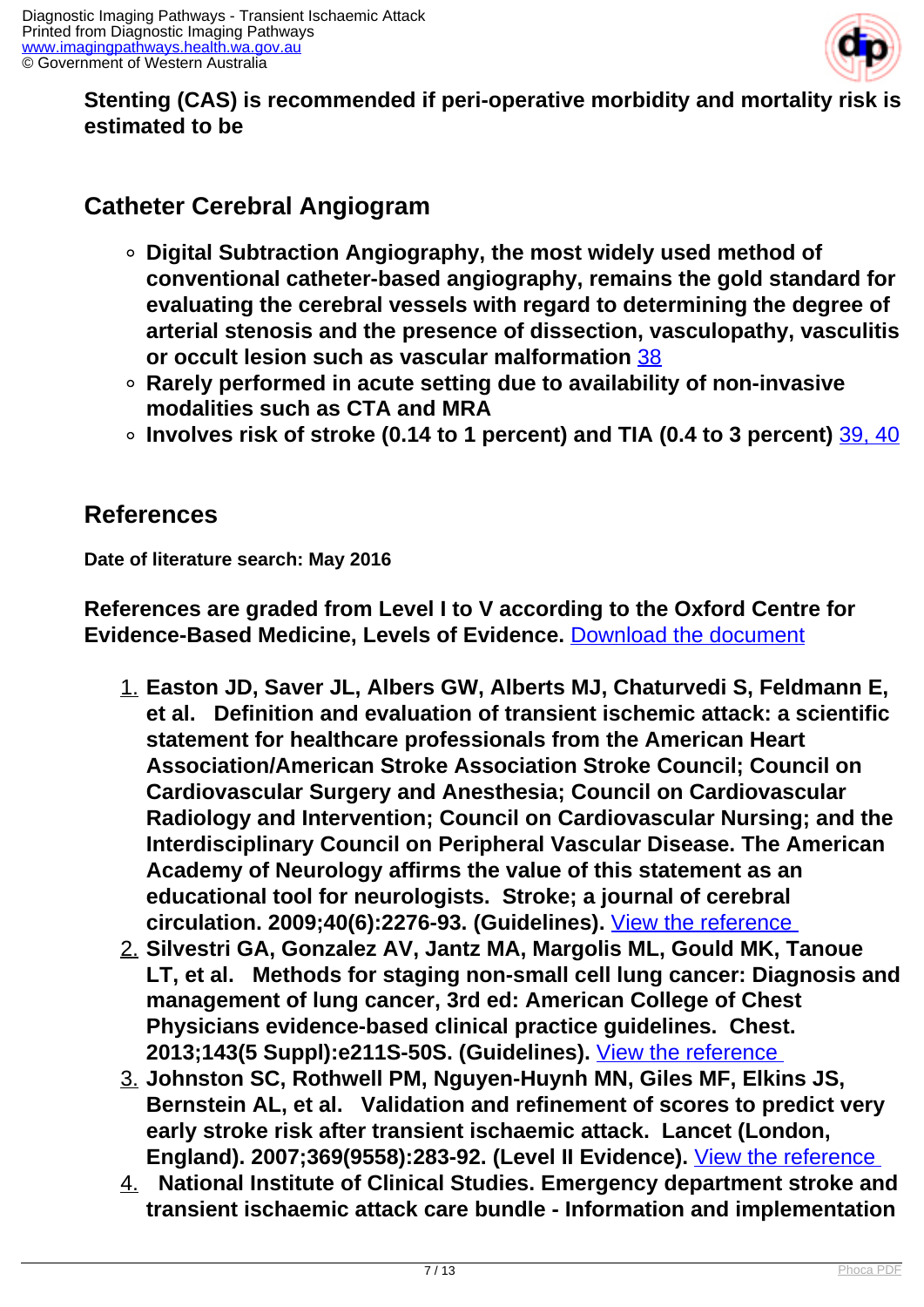

**package. 2009 :(Guidelines).** [View the reference](https://www.nhmrc.gov.au/_files_nhmrc/publications/attachments/cp116_2_care_bundle.pdf ) 

- 5. **Evans GW, Howard G, Murros KE, Rose LA, Toole JF. Cerebral infarction verified by cranial computed tomography and prognosis for survival following transient ischemic attack. Stroke; a journal of cerebral circulation. 1991;22(4):431-6. (Level III Evidence).** [View the](https://www.ncbi.nlm.nih.gov/pubmed/2024270 ) [reference](https://www.ncbi.nlm.nih.gov/pubmed/2024270 )
- 6. **Dennis M, Bamford J, Sandercock P, Molyneux A, Warlow C. Computed tomography in patients with transient ischaemic attacks: when is a transient ischaemic attack not a transient ischaemic attack but a stroke? Journal of neurology. 1990;237(4):257-61. (Level III Evidence).** [View the](https://www.ncbi.nlm.nih.gov/pubmed/2391549 ) [reference](https://www.ncbi.nlm.nih.gov/pubmed/2391549 )
- 7. **Brazzelli M, Sandercock PA, Chappell FM, Celani MG, Righetti E, Arestis N, et al. Magnetic resonance imaging versus computed tomography for detection of acute vascular lesions in patients presenting with stroke symptoms. The Cochrane database of systematic reviews. 2009(4):Cd007424. (Level I Evidence).** [View the reference](https://www.ncbi.nlm.nih.gov/pubmed/19821415 )
- 8. **Sanelli PC, Sykes JB, Ford AL, Lee JM, Vo KD, Hallam DK. Imaging and treatment of patients with acute stroke: an evidence-based review. AJNR American journal of neuroradiology. 2014;35(6):1045-51. (Review** Article). **View the reference**
- 9. **Kent KC, Kuntz KM, Patel MR, Kim D, Klufas RA, Whittemore AD, et al. Perioperative imaging strategies for carotid endarterectomy. An analysis of morbidity and cost-effectiveness in symptomatic patients. Jama. 1995;274(11):888-93. (Level III Evidence).** [View the reference](https://www.ncbi.nlm.nih.gov/pubmed/7674503 )
- 10. **Nederkoorn PJ, Mali WP, Eikelboom BC, Elgersma OE, Buskens E, Hunink MG, et al. reoperative diagnosis of carotid artery stenosis: accuracy of noninvasive testing. Stroke; a journal of cerebral circulation. 2002;33(8):2003-8. (Level II Evidence).** [View the reference](http://www.ncbi.nlm.nih.gov/pubmed/12154253 )
- 11. **Blakeley DD, Oddone EZ, Hasselblad V, Simel DL, Matchar DB. Noninvasive carotid artery testing. A meta-analytic review. Annals of internal medicine. 1995;122(5):360-7. (Level I Evidence).** [View the](http://www.ncbi.nlm.nih.gov/pubmed/7847648 ) [reference](http://www.ncbi.nlm.nih.gov/pubmed/7847648 )
- 12. **Sohn CH, Sevick RJ, Frayne R. Contrast-enhanced MR angiography of the intracranial circulation. Magnetic resonance imaging clinics of North America. 2003;11(4):599-614. (Review Article).** [View the reference](https://www.ncbi.nlm.nih.gov/pubmed/15018113 )
- 13. **Clifton AG. MR angiography. British medical bulletin. 2000;56(2):367-77. (Review Article).** [View the reference](https://academic.oup.com/bmb/article/56/2//303300/MR-angiography )
- 14. **Hirai T, Korogi Y, Ono K, Nagano M, Maruoka K, Uemura S, et al. Prospective evaluation of suspected stenoocclusive disease of the intracranial artery: combined MR angiography and CT angiography compared with digital subtraction angiography. AJNR American journal of neuroradiology. 2002;23(1):93-101. (Level III Evidence).** [View the](https://www.ncbi.nlm.nih.gov/pubmed/11827880 ) [reference](https://www.ncbi.nlm.nih.gov/pubmed/11827880 )
- 15. **Korogi Y, Takahashi M, Mabuchi N, Miki H, Shiga H, Watabe T, et al.**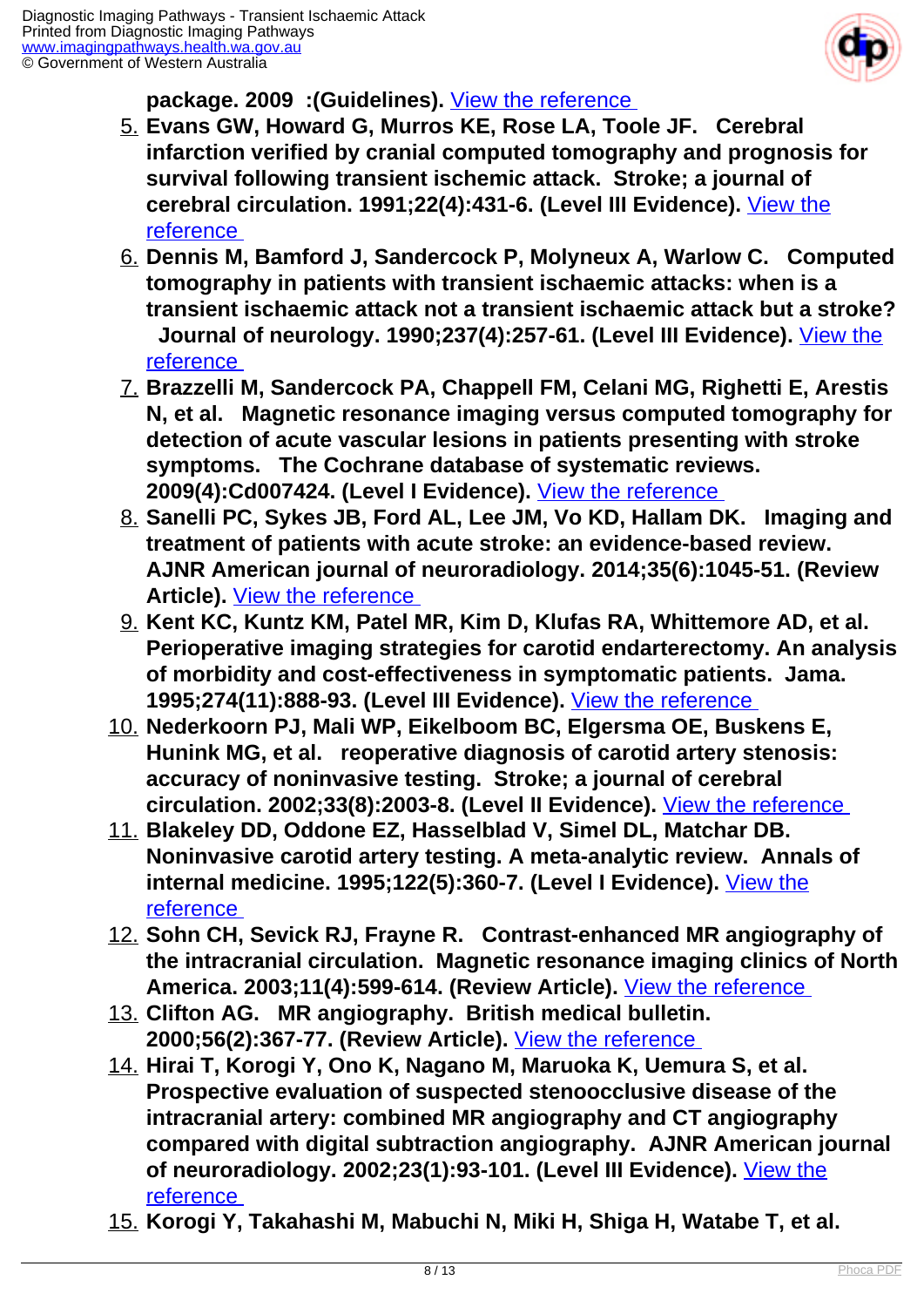

**Intracranial vascular stenosis and occlusion: diagnostic accuracy of three-dimensional, Fourier transform, time-of-flight MR angiography. Radiology. 1994;193(1):187-93. (Level III Evidence).** [View the reference](https://www.ncbi.nlm.nih.gov/pubmed/8090890 ) 

- 16. **Stock KW, Radue EW, Jacob AL, Bao XS, Steinbrich W. Intracranial arteries: prospective blinded comparative study of MR angiography and DSA in 50 patients. Radiology. 1995;195(2):451-6. (Level III Evidence).**  [View the reference](http://www.ncbi.nlm.nih.gov/pubmed/7724765 )
- 17. **Wardlaw JM, Chappell FM, Best JJ, Wartolowska K, Berry E. Noninvasive imaging compared with intra-arterial angiography in the diagnosis of symptomatic carotid stenosis: a meta-analysis. Lancet (London, England). 2006;367(9521):1503-12. (Level I Evidence).** [View the](https://www.ncbi.nlm.nih.gov/pubmed/16679163 ) [reference](https://www.ncbi.nlm.nih.gov/pubmed/16679163 )
- 18. **Chappell FM, Wardlaw JM, Young GR, Gillard JH, Roditi GH, Yip B, et al. Carotid artery stenosis: accuracy of noninvasive tests-individual patient data meta-analysis. Radiology. 2009;251(2):493-502. (Level I Evidence).**  [View the reference](https://www.ncbi.nlm.nih.gov/pubmed/19276319 )
- 19. **Remonda L, Senn P, Barth A, Arnold M, Lovblad KO, Schroth G. Contrast-enhanced 3D MR angiography of the carotid artery: comparison with conventional digital subtraction angiography. AJNR American journal of neuroradiology. 2002;23(2):213-9. (Level II Evidence).** [View the](https://www.ncbi.nlm.nih.gov/pubmed/11847044 ) [reference](https://www.ncbi.nlm.nih.gov/pubmed/11847044 )
- 20. **Westwood ME, Kelly S, Berry E, Bamford JM, Gough MJ, Airey CM, et al. Use of magnetic resonance angiography to select candidates with recently symptomatic carotid stenosis for surgery: systematic review. BMJ (Clinical research ed). 2002;324(7331):198. (Level I Evidence).** [View](https://www.ncbi.nlm.nih.gov/pubmed/11809640 ) [the reference](https://www.ncbi.nlm.nih.gov/pubmed/11809640 )
- 21. **Korogi Y, Takahashi M, Nakagawa T, Mabuchi N, Watabe T, Shiokawa Y, et al. Intracranial vascular stenosis and occlusion: MR angiographic findings. AJNR American journal of neuroradiology. 1997;18(1):135-43. (Level III Evidence).** [View the reference]( https://www.ncbi.nlm.nih.gov/pubmed/9010532 )
- 22. **Kernan WN, Ovbiagele B, Black HR, Bravata DM, Chimowitz MI, Ezekowitz MD, et al. Guidelines for the prevention of stroke in patients with stroke and transient ischemic attack: a guideline for healthcare professionals from the American Heart Association/American Stroke Association. Stroke; a journal of cerebral circulation. 2014;45(7):2160-236. (Guidelines).** [View the reference](https://www.ncbi.nlm.nih.gov/pubmed/24788967 )
- 23. **Setacci C, Argenteri A, Cremonesi A, de Donato G, Galzerano G, Lanza G, et al. Guidelines on the diagnosis and treatment of extracranial carotid artery stenosis from the Italian Society for Vascular and Endovascular Surgery. The Journal of cardiovascular surgery. 2014;55(1):119-31. (Guidelines).** [View the reference](https://www.ncbi.nlm.nih.gov/pubmed/24356054 )
- 24. **North American Symptomatic Carotid Endarterectomy Trial Collaborators. Beneficial effect of carotid endarterectomy in symptomatic patients with high-grade carotid stenosis. The New**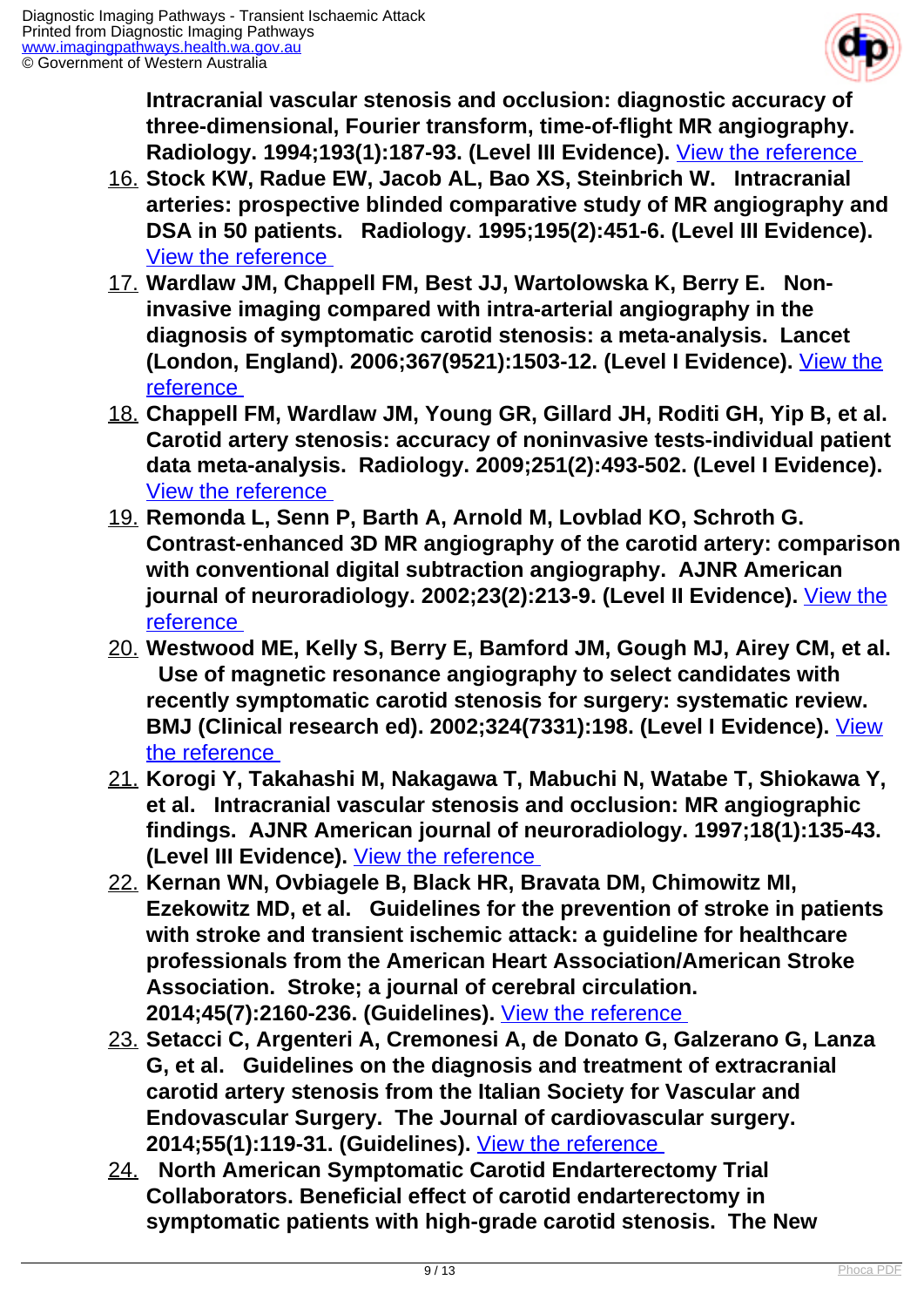

**England journal of medicine. 1991;325(7):445-53. (Level I Evidence).** [View](https://www.ncbi.nlm.nih.gov/pubmed/1852179 ) [the reference](https://www.ncbi.nlm.nih.gov/pubmed/1852179 ) 

- 25. **European Carotid Surgery Trialists' Collaborative Group. MRC European carotid surgery trial: interim results for symptomatic patients with severe (70-99%) or with mild (0-29%) carotid stenosis. Lancet (London, England). 1991;337(8752):1235-43. (Level II Evidence).** [View the](https://www.ncbi.nlm.nih.gov/pubmed/1674060 ) [reference](https://www.ncbi.nlm.nih.gov/pubmed/1674060 )
- 26. **Mayberg MR, Wilson SE, Yatsu F, Weiss DG, Messina L, Hershey LA, et al. Carotid endarterectomy and prevention of cerebral ischemia in symptomatic carotid stenosis. Veterans affairs cooperative studies program 309 trialist group. Jama. 1991;266(23):3289-94. (Level II Evidence).** <u>View the reference</u>
- 27. **Saam T, Hetterich H, Hoffmann V, Yuan C, Dichgans M, Poppert H, et al. Meta-analysis and systematic review of the predictive value of carotid plaque hemorrhage on cerebrovascular events by magnetic resonance imaging. Journal of the American College of Cardiology. 2013;62(12):1081-91. (Level I Evidence).** [View the reference](https://www.ncbi.nlm.nih.gov/labs/articles/23850912 )
- 28. **Gupta A, Baradaran H, Schweitzer AD, Kamel H, Pandya A, Delgado D, et al. Carotid plaque MRI and stroke risk: a systematic review and metaanalysis. Stroke; a journal of cerebral circulation. 2013;44(11):3071-7. (Level I Evidence).** [View the reference](https://www.ncbi.nlm.nih.gov/pubmed/23988640 )
- 29. **Brinjikji W, Huston J, 3rd, Rabinstein AA, Kim GM, Lerman A, Lanzino G. Contemporary carotid imaging: from degree of stenosis to plaque vulnerability. Journal of neurosurgery. 2016;124(1):27-42. (Review Article).** [View the reference](https://www.ncbi.nlm.nih.gov/pubmed/26230478 )
- 30. **Anderson GB, Steinke DE, Petruk KC, Ashforth R, Findlay JM. Computed tomographic angiography versus digital subtraction angiography for the diagnosis and early treatment of ruptured intracranial aneurysms. Neurosurgery. 1999;45(6):1315-20. (Level II Evidence).** [View the reference](https://www.ncbi.nlm.nih.gov/pubmed/10598698 )
- 31. **Tomandl BF, Klotz E, Handschu R, Stemper B, Reinhardt F, Huk WJ, et al. Comprehensive imaging of ischemic stroke with multisection CT. Radiographics : a review publication of the Radiological Society of North America, Inc. 2003;23(3):565-92. (Review Article).** [View the reference](https://www.ncbi.nlm.nih.gov/pubmed/12740462 )
- 32. **Katz DA, Marks MP, Napel SA, Bracci PM, Roberts SL. Circle of Willis: evaluation with spiral CT angiography, MR angiography, and conventional angiography. Radiology. 1995;195(2):445-9. (Level II Evidence).** [View the reference](http://www.ncbi.nlm.nih.gov/pubmed/7724764 )
- 33. **Knauth M, von Kummer R, Jansen O, Hahnel S, Dorfler A, Sartor K. Potential of CT angiography in acute ischemic stroke. AJNR American journal of neuroradiology. 1997;18(6):1001-10. (Level II Evidence).** [View](https://www.ncbi.nlm.nih.gov/pubmed/9194425 ) [the reference](https://www.ncbi.nlm.nih.gov/pubmed/9194425 )
- 34. **Shrier DA, Tanaka H, Numaguchi Y, Konno S, Patel U, Shibata D. CT angiography in the evaluation of acute stroke. AJNR American journal**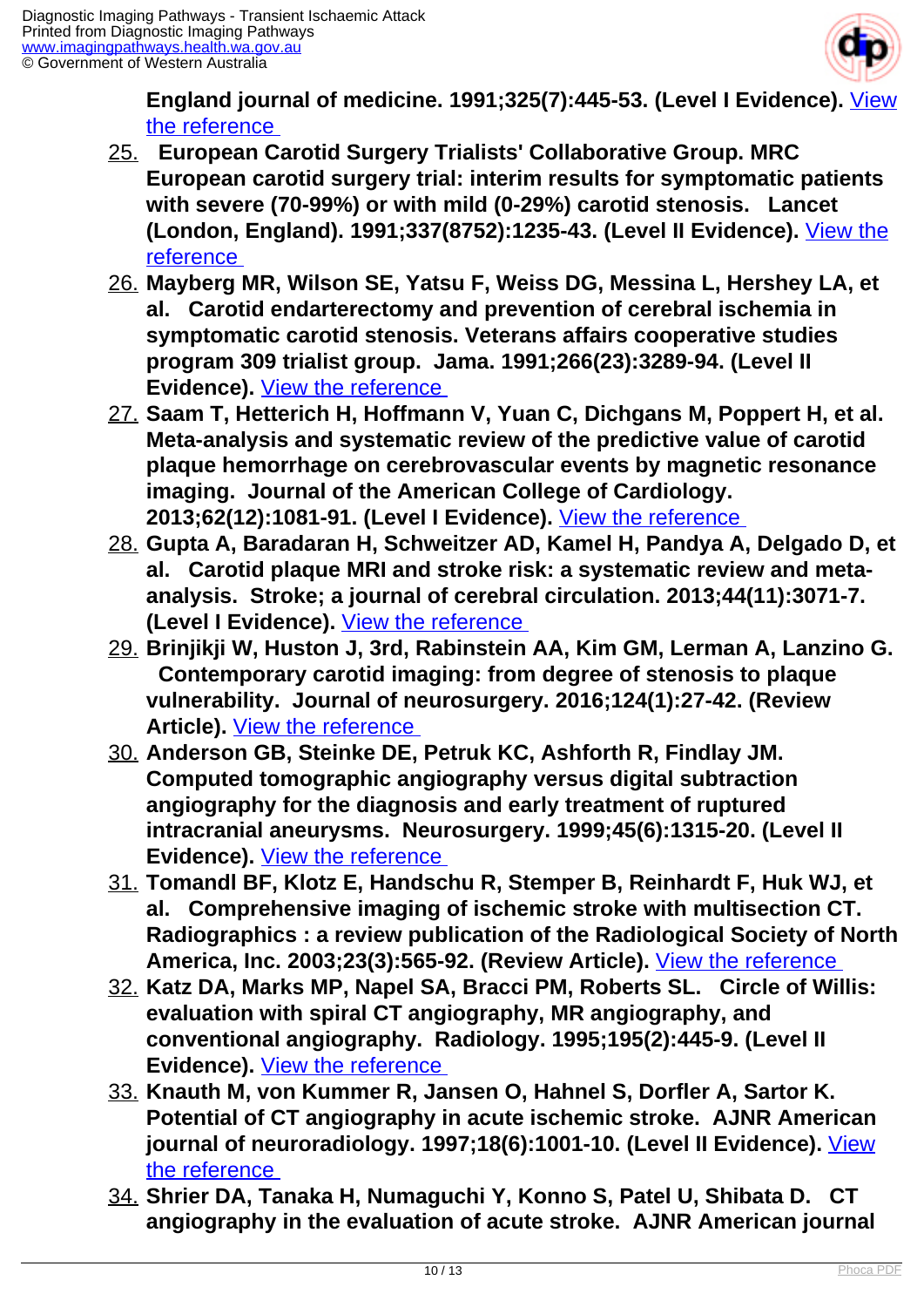

**of neuroradiology. 1997;18(6):1011-20. (Level III Evidence).** [View the](https://www.ncbi.nlm.nih.gov/pubmed/9194426 ) [reference](https://www.ncbi.nlm.nih.gov/pubmed/9194426 ) 

- 35. **Wildermuth S, Knauth M, Brandt T, Winter R, Sartor K, Hacke W. Role of CT angiography in patient selection for thrombolytic therapy in acute hemispheric stroke. Stroke; a journal of cerebral circulation. 1998;29(5):935-8. (Level III Evidence).** [View the reference](http://www.ncbi.nlm.nih.gov/pubmed/9596238 )
- 36. **Verro P, Tanenbaum LN, Borden NM, Sen S, Eshkar N. CT angiography in acute ischemic stroke: preliminary results. Stroke; a journal of cerebral circulation. 2002;33(1):276-8. (Level III Evidence).** [View the](http://www.ncbi.nlm.nih.gov/pubmed/11779922 ) [reference](http://www.ncbi.nlm.nih.gov/pubmed/11779922 )
- 37. **Silvennoinen HM, Ikonen S, Soinne L, Railo M, Valanne L. CT angiographic analysis of carotid artery stenosis: comparison of manual assessment, semiautomatic vessel analysis, and digital subtraction angiography. AJNR American journal of neuroradiology. 2007;28(1):97-103. (Level III Evidence).** [View the reference](https://www.ncbi.nlm.nih.gov/pubmed/17213433 )
- 38. **Latchaw RE, Alberts MJ, Lev MH, Connors JJ, Harbaugh RE, Higashida RT, et al. Recommendations for imaging of acute ischemic stroke: a scientific statement from the American Heart Association. Stroke; a journal of cerebral circulation. 2009;40(11):3646-78. (Guidelines).** [View](https://www.ncbi.nlm.nih.gov/pubmed/19797189 ) [the reference](https://www.ncbi.nlm.nih.gov/pubmed/19797189 )
- 39. **Johnston DC, Chapman KM, Goldstein LB. Low rate of complications of cerebral angiography in routine clinical practice. Neurology. 2001;57(11):2012-4. (Level III Evidence).** [View the reference](http://www.ncbi.nlm.nih.gov/pubmed/11739818 )
- 40. **Willinsky RA, Taylor SM, TerBrugge K, Farb RI, Tomlinson G, Montanera W. Neurologic complications of cerebral angiography: prospective analysis of 2,899 procedures and review of the literature. Radiology. 2003;227(2):522-8. (Level II Evidence).** [View the reference](http://www.ncbi.nlm.nih.gov/pubmed/12637677 )

## **Further Reading**

- **1. Barnett HJM, Meldrum HE, Eliasziw M, for the North American Symptomatic Carotid Endarterectomy Trial (NASCET) collaborators. The appropriate use of carotid endarterectomy. CMAJ. 2002;166(9):1169-79. (Review article)**
- **2. CAVATAS investigators Endovascular versus surgical treatment in patients with carotid stenosis in the Carotid and Vertebral Artery Transluminal Angioplasty Study (CAVATAS): a randomised trial. Lancet. 2001;357:1729-37. (Level II evidence)**
- **3. Barnett HJM, Taylor DW, Eliasziw M, et al, for the North American Symptomatic Carotid Endarterectomy Trial Collaborators. Benefit of carotid endarterectomy in patients with symptomatic moderate or severe stenosis. N Engl J Med. 1998;339:1415-25**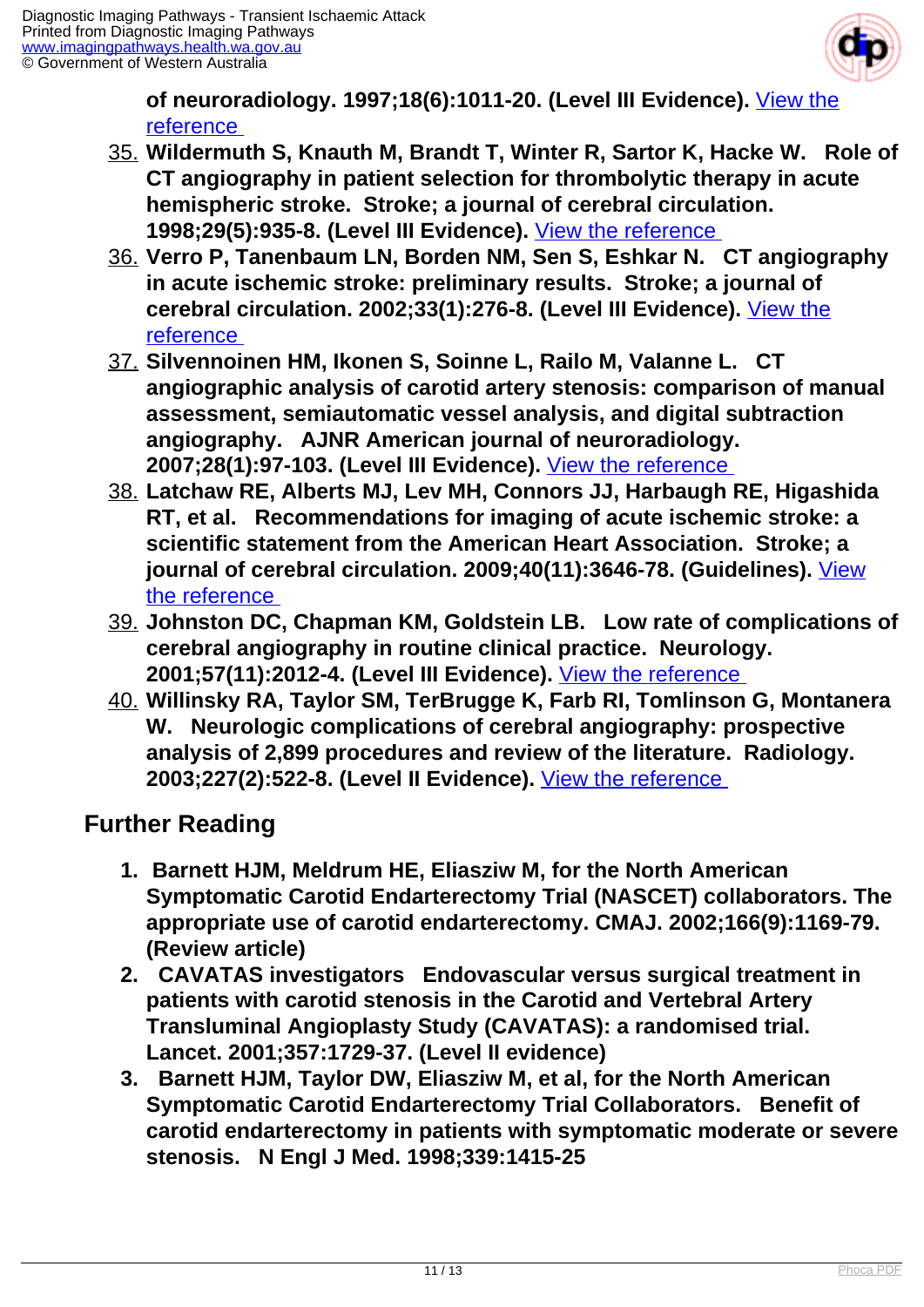

### **Information for Consumers**

| <b>Information from this</b><br>website               | <b>Information from the Royal</b><br><b>Australian and New</b><br><b>Zealand College of</b><br>Radiologists' website |
|-------------------------------------------------------|----------------------------------------------------------------------------------------------------------------------|
|                                                       |                                                                                                                      |
| <b>Consent to Procedure or</b><br><b>Treatment</b>    | <b>Angiography</b>                                                                                                   |
| <b>Radiation Risks of X-rays and</b>                  | <b>Computed Tomography (CT)</b>                                                                                      |
| <b>Scans</b>                                          | <b>Contrast Medium (Gadolinium</b><br>versus lodine)                                                                 |
| <b>Angiography (Angiogram)</b>                        |                                                                                                                      |
| <b>Computed Tomography (CT)</b>                       | <b>Gadolinium Contrast Medium</b><br><b>Iodine-Containing Contrast</b>                                               |
| <b>Computed Tomography (CT)</b><br>Angiography        | <b>Medium</b>                                                                                                        |
| <b>Magnetic Resonance</b><br><b>Angiography (MRA)</b> | <b>Magnetic Resonance Imaging</b><br>(MRI)                                                                           |
| <b>Magnetic Resonance Imaging</b><br>(MRI)            | <b>Radiation Risk of Medical</b><br><b>Imaging During Pregnancy</b>                                                  |
| <b>Ultrasound (Doppler)</b>                           | <b>Radiation Risk of Medical</b><br><b>Imaging for Adults and Children</b>                                           |
|                                                       |                                                                                                                      |

### **Copyright**

**© Copyright 2017, Department of Health Western Australia. All Rights Reserved. This web site and its content has been prepared by The Department of Health, Western Australia. The information contained on this web site is protected by copyright.**

#### **Legal Notice**

**Please remember that this leaflet is intended as general information only. It is**